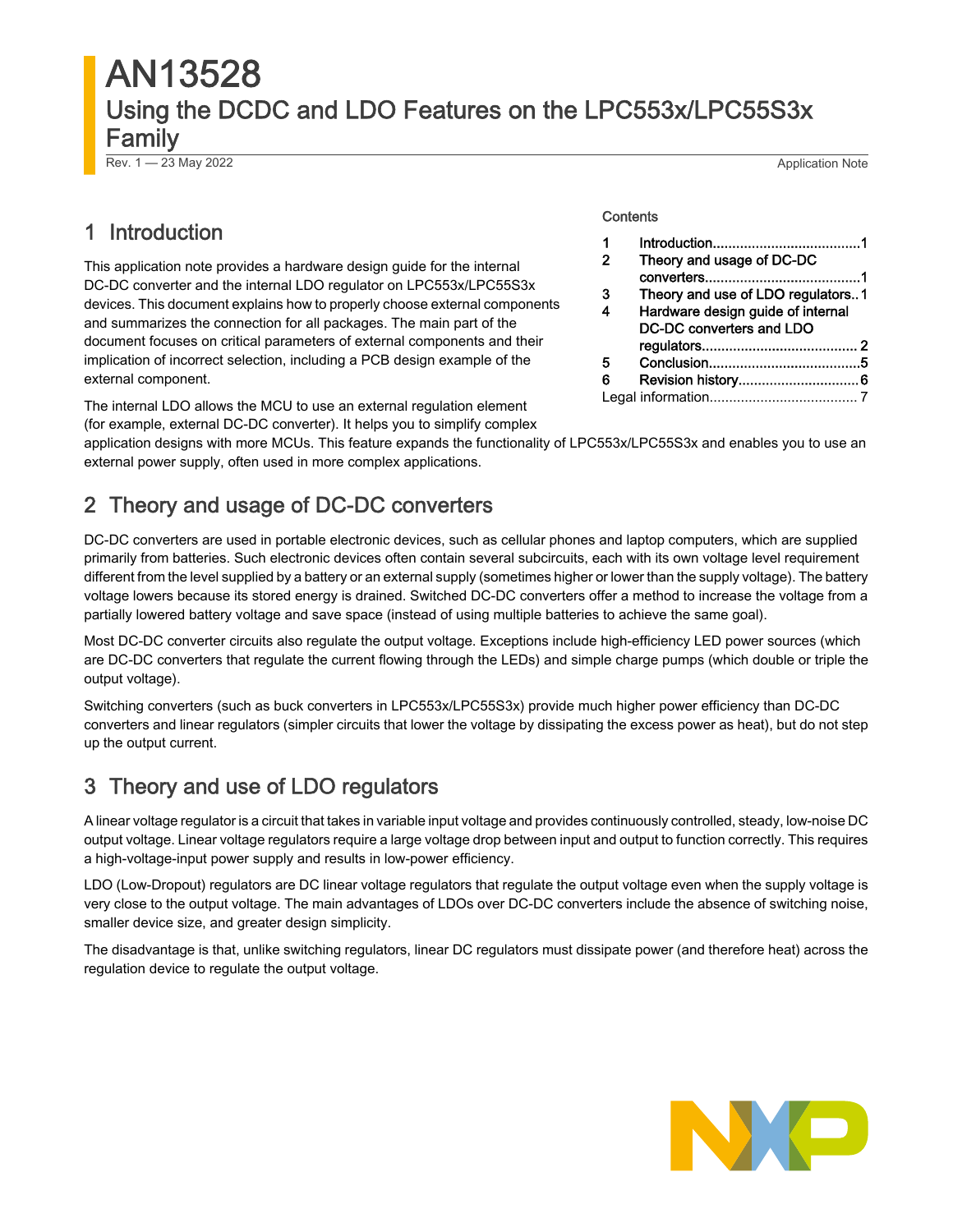## <span id="page-1-0"></span>4 Hardware design guide of internal DC-DC converters and LDO regulators

This chapter summarizes the hardware requirements for external components used for a proper functionality of internal DC-DC converters. It contains recommendations of appropriate component selection and PCB drawings.

The LPC553x/LPC55S3x family consists of six internal regulators (including a DC-DC converter), which are supplied by the main external supply domain (VBAT 1.8 V – 3.6 V) and (VDD\_MAIN 1.8 V – 3.6 V).

The connection of all external components and the MCU needed for a proper DC-DC functionality is shown in Figure 1.



Table 1 summarizes pin names and numbers for all packages.

Table 1. List of pin names and numbers for internal DC-DC converter

| Symbol              | QFP100<br>$100$ -pin | <b>AFE</b><br>64-pin QFP64 | 48-pin QFN48 | <b>Description</b>                                                                     |
|---------------------|----------------------|----------------------------|--------------|----------------------------------------------------------------------------------------|
| <b>VDD_MAIN</b>     | 48                   | 32                         | 24           | Power-control system.                                                                  |
| VDD_MAIN_PWR        | 47                   | 32                         | 24           | High current/high transient current.                                                   |
| VDD_CORE            | 38                   | 24                         | 18           | Supply of DC-DC output stage. DC-DC core supply<br>(references and regulation stages). |
| LX.                 | 46                   | 31                         | 23           | DC-DC converter power stage output.                                                    |
| <b>VSS MAIN</b>     | 45                   | 30                         | 22           | The star ground connection is managed to the PCB ground plane.                         |
| <b>VSS MAIN PWR</b> | 44                   | 29                         | 22           | The star ground connection is managed to the PCB ground plane.                         |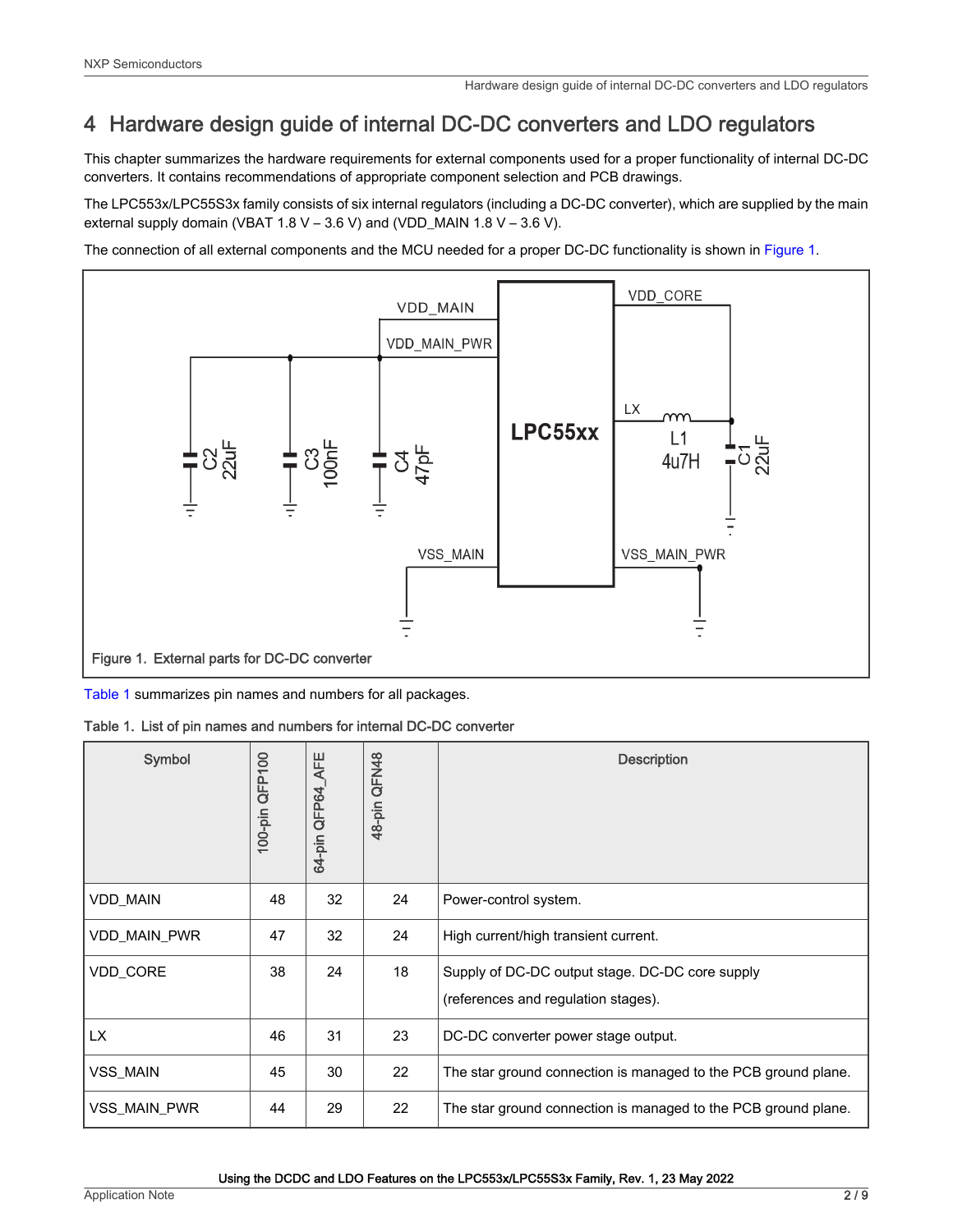Table 2 summarizes typical values and limitations for external components of the DC-DC internal converter.

|  |  | Table 2. External parts |  |
|--|--|-------------------------|--|
|--|--|-------------------------|--|

| Part           | Min  | <b>Typ</b>       | <b>Max</b> | Unit |
|----------------|------|------------------|------------|------|
| C <sub>1</sub> | 10   | 22 (X5R or X7R)  | 47         | μF   |
| C <sub>2</sub> | 10   | 22 (X5R or X7R)  | 47         | μF   |
| C <sub>3</sub> | 80   | 100 (X5R or X7R) | 120        | nF   |
| C <sub>4</sub> | 38.7 | 47 (COG)         | 56.2       | pF   |
| L1             | 3.87 | 4.7              | 10         | μH   |

The connection of all external components and the MCU needed for a proper function of an internal LDO is shown in Figure 2.



Table 3 summarizes pin names and numbers for all packages.

Table 3. List of pin names and numbers for internal LDO regulator

| Symbol              | 8<br>$\overline{\phantom{0}}$<br>QFP <sup>-</sup><br>$100$ -pin | AFE<br>QFP64<br>64-pin | QFN48<br>48-pin | <b>Description</b>                              |
|---------------------|-----------------------------------------------------------------|------------------------|-----------------|-------------------------------------------------|
| VDD_MAIN            | 48                                                              | 32                     | 24              | Power control system.                           |
| <b>VDD MAIN PWR</b> | 47                                                              | 32                     | 24              | High current/high transient current.            |
| VDD_CORE            | 38                                                              | 24                     | 18              | Supply of DC-DC output stage. DC-DC core supply |

Table continues on the next page...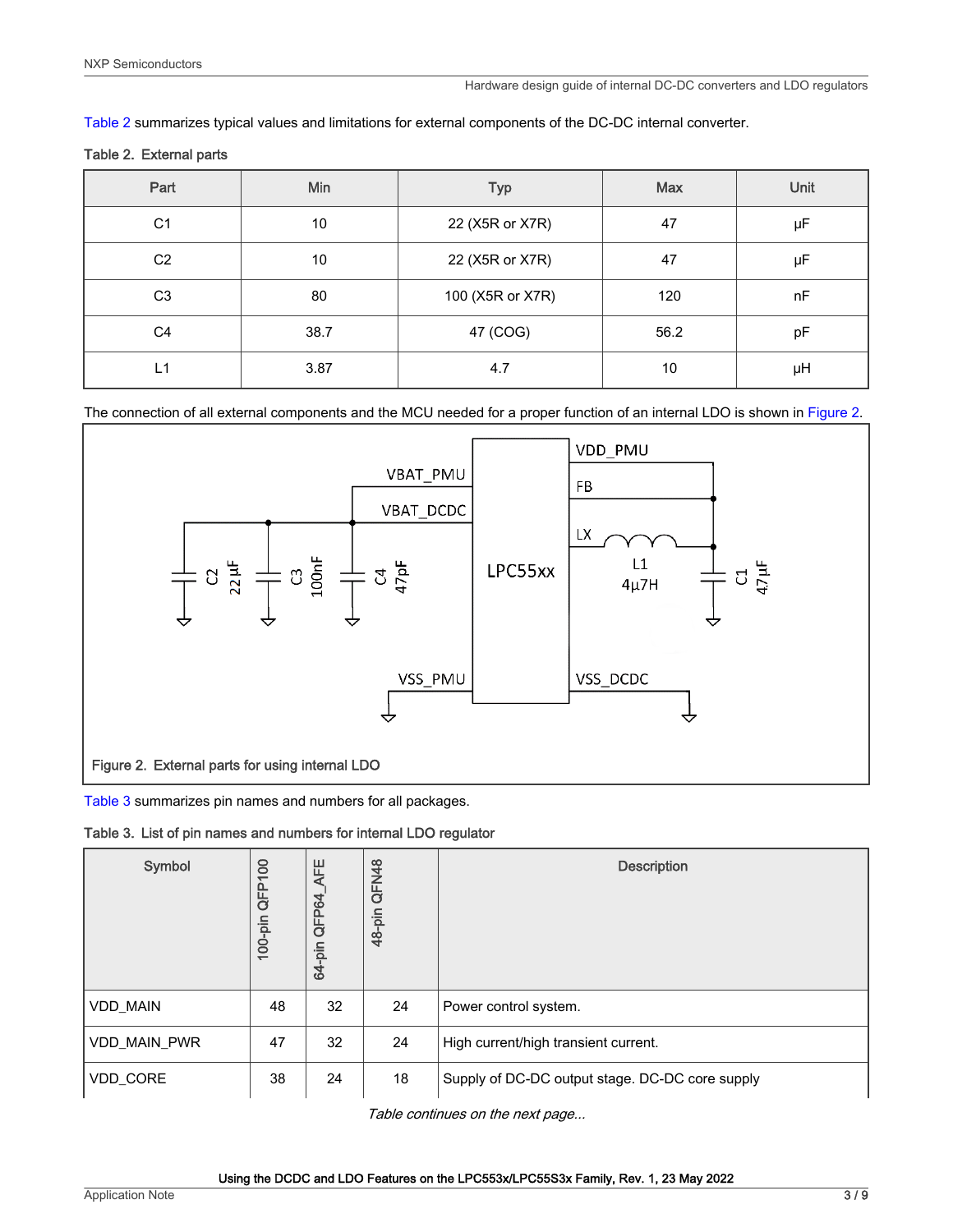| Symbol       | 8<br>QFP<br>$100$ -pin | AFE<br>QFP64<br>64-pin | QFN48<br>48-pin | <b>Description</b>                                             |
|--------------|------------------------|------------------------|-----------------|----------------------------------------------------------------|
|              |                        |                        |                 | (references and regulation stages).                            |
| VSS_MAIN     | 45                     | 30                     | 22              | The star ground connection is managed to the PCB ground plane. |
| VSS MAIN PWR | 44                     | 29                     | 22              | The star ground connection is managed to the PCB ground plane. |

Table 4 summarizes typical values and limitations for external components of the internal LDO regulator.

#### Table 4. External parts

| Part           | Min  | <b>Typ</b>       | <b>Max</b> | Unit |
|----------------|------|------------------|------------|------|
| C <sub>1</sub> | -    | 4.7 (X5R or X7R) | -          | μF   |
| C <sub>2</sub> | 10   | 22 (X5R or X7R)  | 47         | μF   |
| C <sub>3</sub> | 80   | 100 (X5R or X7R) | 120        | nF   |
| C4             | 38.7 | 47 (COG)         | 56.2       | pF   |

## 4.1 Input-decoupling capacitors

The 100-nF and 47-pF ceramic capacitors are the input-decoupling capacitors for the DC-DC converter. The 10-mF (or 20-mF) input ceramic capacitor is used to decouple and power the internal DC-DC converter. All the decoupling capacitors must be placed close to the pin. For the capacitors, there is no ESR value restriction.

## 4.2 Output filter capacitor

This capacitor sets the voltage ripple value. The minimum value of the output capacitor is 10 μF and it is necessary for the correct functionality of the DC-DC converter. This capacitor also sets the voltage ripple value, which is very important for the USB power supply requirements.

If the value of the output capacitor is below 4.7 μF, the voltage ripple is higher and does not meet the requirements of the internal LDO. Values higher than 22 μF increase the possible noise current.

## 4.3 Power inductor

The typical inductor value for the most application ranges from 3.7 μH to 5.6 μH. These values are chosen according to the desired ripple current.

At the expense of a higher output-voltage ripple, small-value inductors result in a higher output current slew rate, improving the load transient response of the converter. Larger values of inductors lower the ripple current and reduce the core magnetic hysteresis losses.

The power inductor is not used when using an internal LDO.

[Table 5](#page-4-0) summarizes the typical values and limitations of the power inductor.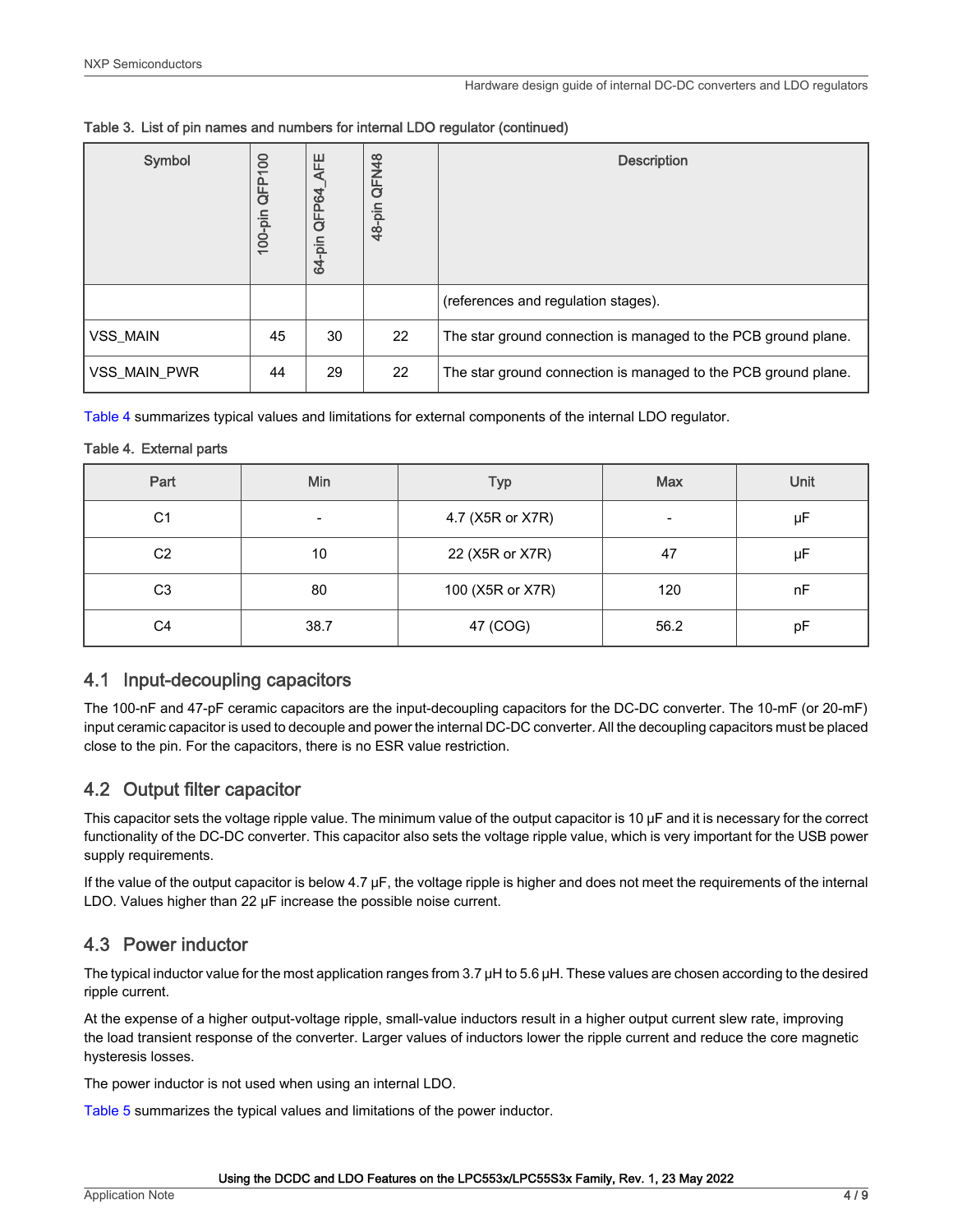#### <span id="page-4-0"></span>Table 5. Power inductor

| Parameter            | Min | Тур | <b>Max</b> | Unit |
|----------------------|-----|-----|------------|------|
| Inductance value     | 3.7 | 4., | 5.6        | μH   |
| l Saturation current | 350 | 500 | -          | mA   |

#### 4.3.1 Saturation current limitation

The minimum value of the saturation current is 350 mA. The typical and recommended value of the saturation current is 500 mA (or higher).

## 4.4 PCB guide line

To reduce the series resistance from the DC-DC inductor, keep the traces as thick and as short as possible. The ground between the inputs of capacitors C2, C3, C4, the DC-DC ground pads, and the output capacitor C1 must be on the same plane. It is not possible to use a via or a strap connection. Figure 3 shows a proper DC-DC ground connection.



# 5 Conclusion

This application note summarizes all external components and PCB recommendations of the internal DC-DC converter and the internal LDO used in LPC553x/LPC55S3x. For a proper functionality, follow these recommendations in your designs with LPC553x/LPC55S3x. Efficiency is often the main purpose to use a DC-DC converter.

The LPC553x/LPC55S3x family offers also using internal LDO, which enables you to use an external power supply. This approach can be used in more complex applications, where the power supply is designed as an independent block.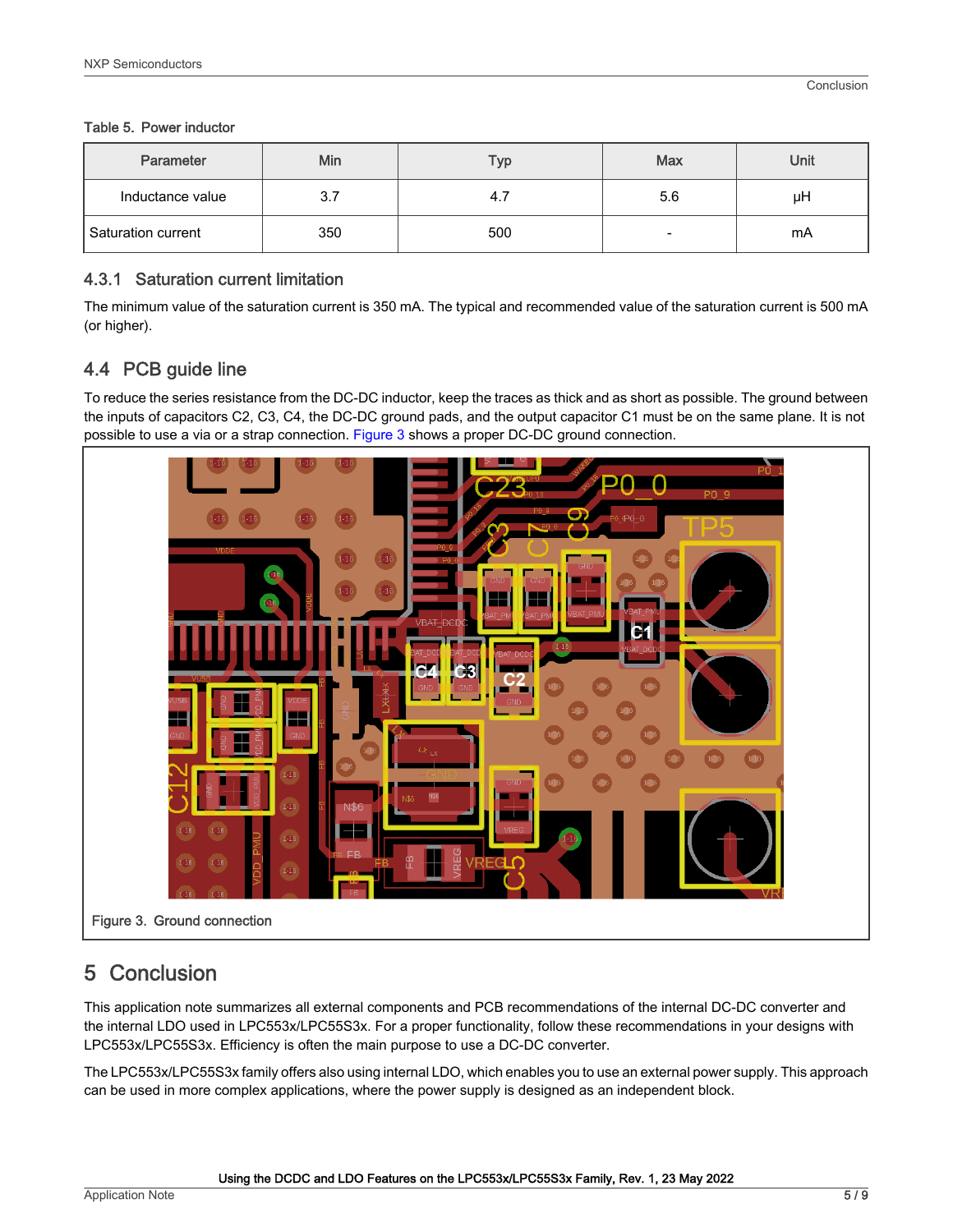<span id="page-5-0"></span>The use of DC-DC converters increases the efficiency of the conversion from the battery voltage to a low supply voltage. On the other hand, the internal LDO has lower noise and few external components.

# 6 Revision history

#### Table 6. Revision history

| <b>Revision number</b> | Date          | Substantive changes                                                                                                    |
|------------------------|---------------|------------------------------------------------------------------------------------------------------------------------|
| 0                      | 07 April 2022 | Initial release                                                                                                        |
|                        | 23 May 2022   | Replaced Using the DCDC and<br>LDO Features with Using the DCDC<br>and LDO Features on the LPC553x/<br>LPC55S3x Family |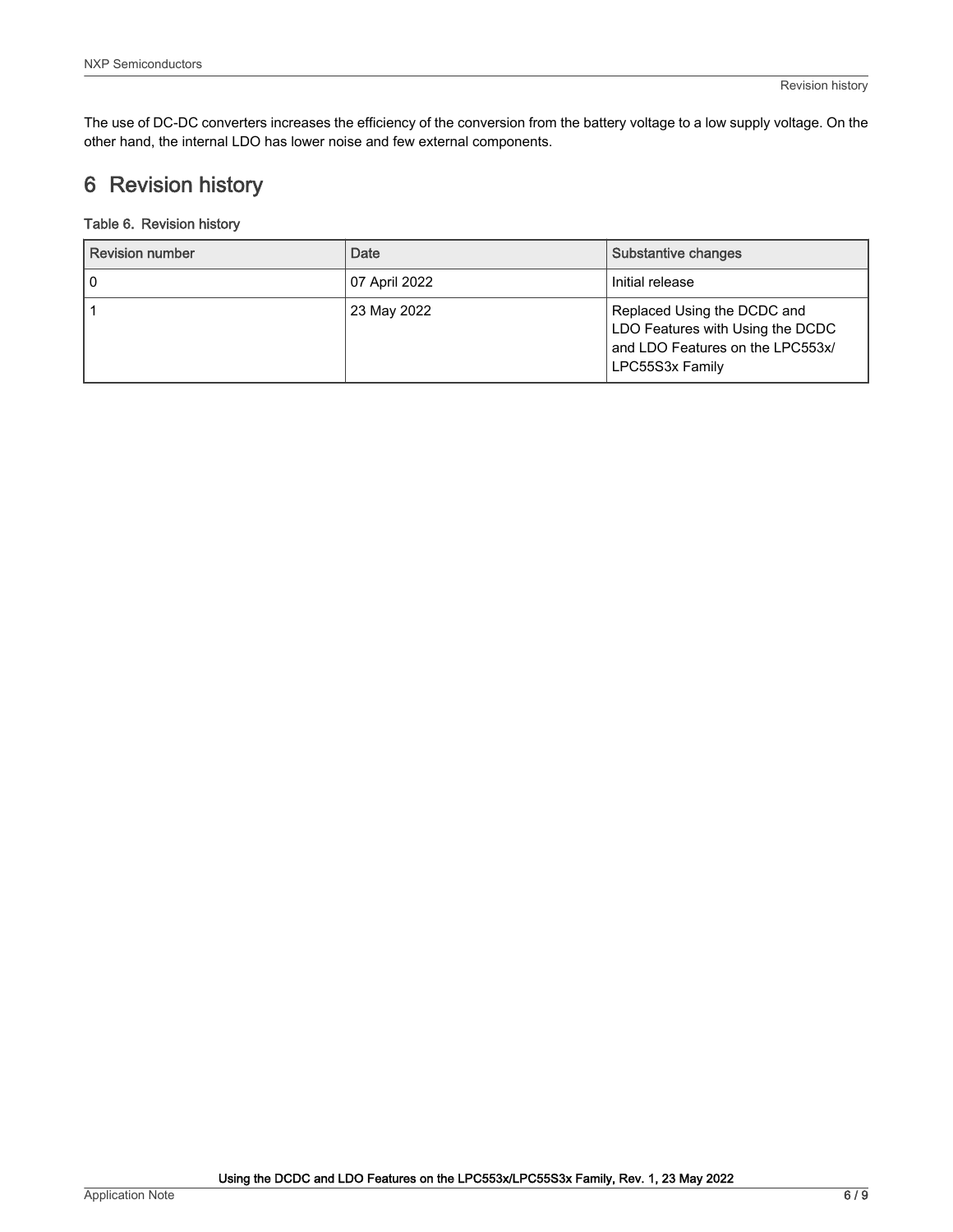# <span id="page-6-0"></span>Legal information

## **Definitions**

Draft - A draft status on a document indicates that the content is still under internal review and subject to formal approval, which may result in modifications or additions. NXP Semiconductors does not give any representations or warranties as to the accuracy or completeness of information included in a draft version of a document and shall have no liability for the consequences of use of such information.

## **Disclaimers**

Limited warranty and liability - Information in this document is believed to be accurate and reliable. However, NXP Semiconductors does not give any representations or warranties, expressed or implied, as to the accuracy or completeness of such information and shall have no liability for the consequences of use of such information. NXP Semiconductors takes no responsibility for the content in this document if provided by an information source outside of NXP Semiconductors.

In no event shall NXP Semiconductors be liable for any indirect, incidental, punitive, special or consequential damages (including - without limitation lost profits, lost savings, business interruption, costs related to the removal or replacement of any products or rework charges) whether or not such damages are based on tort (including negligence), warranty, breach of contract or any other legal theory.

Notwithstanding any damages that customer might incur for any reason whatsoever, NXP Semiconductors' aggregate and cumulative liability towards customer for the products described herein shall be limited in accordance with the Terms and conditions of commercial sale of NXP Semiconductors.

Right to make changes — NXP Semiconductors reserves the right to make changes to information published in this document, including without limitation specifications and product descriptions, at any time and without notice. This document supersedes and replaces all information supplied prior to the publication hereof.

Suitability for use - NXP Semiconductors products are not designed, authorized or warranted to be suitable for use in life support, life-critical or safety-critical systems or equipment, nor in applications where failure or malfunction of an NXP Semiconductors product can reasonably be expected to result in personal injury, death or severe property or environmental damage. NXP Semiconductors and its suppliers accept no liability for inclusion and/or use of NXP Semiconductors products in such equipment or applications and therefore such inclusion and/or use is at the customer's own risk.

Applications — Applications that are described herein for any of these products are for illustrative purposes only. NXP Semiconductors makes no representation or warranty that such applications will be suitable for the specified use without further testing or modification.

Customers are responsible for the design and operation of their applications and products using NXP Semiconductors products, and NXP Semiconductors accepts no liability for any assistance with applications or customer product design. It is customer's sole responsibility to determine whether the NXP Semiconductors product is suitable and fit for the customer's applications and products planned, as well as for the planned application and use of customer's third party customer(s). Customers should provide appropriate design and operating safeguards to minimize the risks associated with their applications and products.

NXP Semiconductors does not accept any liability related to any default, damage, costs or problem which is based on any weakness or default in the customer's applications or products, or the application or use by customer's third party customer(s). Customer is responsible for doing all necessary testing for the customer's applications and products using NXP Semiconductors products in order to avoid a default of the applications and the products or of the application or use by customer's third party customer(s). NXP does not accept any liability in this respect.

Terms and conditions of commercial sale — NXP Semiconductors products are sold subject to the general terms and conditions of commercial sale, as published at http://www.nxp.com/profile/terms, unless otherwise agreed in a valid written individual agreement. In case an individual agreement is concluded only the terms and conditions of the respective agreement shall apply. NXP Semiconductors hereby expressly objects to applying the customer's general terms and conditions with regard to the purchase of NXP Semiconductors products by customer.

Export control - This document as well as the item(s) described herein may be subject to export control regulations. Export might require a prior authorization from competent authorities.

Suitability for use in non-automotive qualified products - Unless this data sheet expressly states that this specific NXP Semiconductors product is automotive qualified, the product is not suitable for automotive use. It is neither qualified nor tested in accordance with automotive testing or application requirements. NXP Semiconductors accepts no liability for inclusion and/or use of non-automotive qualified products in automotive equipment or applications.

In the event that customer uses the product for design-in and use in automotive applications to automotive specifications and standards, customer (a) shall use the product without NXP Semiconductors' warranty of the product for such automotive applications, use and specifications, and (b) whenever customer uses the product for automotive applications beyond NXP Semiconductors' specifications such use shall be solely at customer's own risk, and (c) customer fully indemnifies NXP Semiconductors for any liability, damages or failed product claims resulting from customer design and use of the product for automotive applications beyond NXP Semiconductors' standard warranty and NXP Semiconductors' product specifications.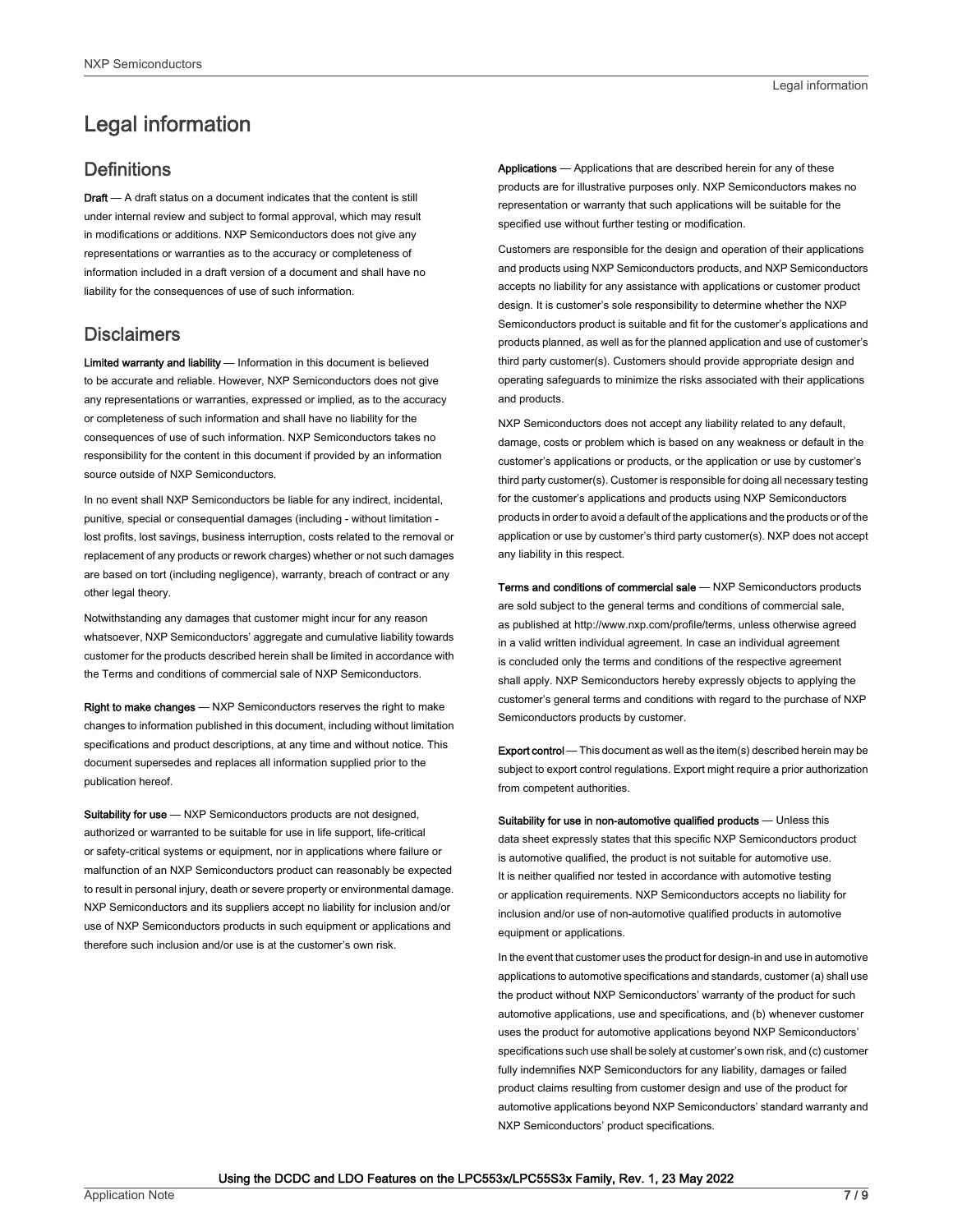Translations — A non-English (translated) version of a document, including the legal information in that document, is for reference only. The English version shall prevail in case of any discrepancy between the translated and English versions.

Security - Customer understands that all NXP products may be subject to unidentified vulnerabilities or may support established security standards or specifications with known limitations. Customer is responsible for the design and operation of its applications and products throughout their lifecycles to reduce the effect of these vulnerabilities on customer's applications and products. Customer's responsibility also extends to other open and/or proprietary technologies supported by NXP products for use in customer's applications. NXP accepts no liability for any vulnerability. Customer should regularly check security updates from NXP and follow up appropriately.

Customer shall select products with security features that best meet rules, regulations, and standards of the intended application and make the ultimate design decisions regarding its products and is solely responsible for compliance with all legal, regulatory, and security related requirements concerning its products, regardless of any information or support that may be provided by NXP.

NXP has a Product Security Incident Response Team (PSIRT) (reachable at [PSIRT@nxp.com\)](mailto:PSIRT@nxp.com) that manages the investigation, reporting, and solution release to security vulnerabilities of NXP products.

#### **Trademarks**

Notice: All referenced brands, product names, service names, and trademarks are the property of their respective owners.

NXP — wordmark and logo are trademarks of NXP B.V.

AMBA, Arm, Arm7, Arm7TDMI, Arm9, Arm11, Artisan, big.LITTLE, Cordio, CoreLink, CoreSight, Cortex, DesignStart, DynamIQ, Jazelle, Keil, Mali, Mbed, Mbed Enabled, NEON, POP, RealView, SecurCore, Socrates, Thumb, TrustZone, ULINK, ULINK2, ULINK-ME, ULINK-PLUS, ULINKpro, μVision, Versatile — are trademarks or registered trademarks of Arm Limited (or its subsidiaries) in the US and/or elsewhere. The related technology may be protected by any or all of patents, copyrights, designs and trade secrets. All rights reserved.

Airfast — is a trademark of NXP B.V.

**Bluetooth** — the Bluetooth wordmark and logos are registered trademarks owned by Bluetooth SIG, Inc. and any use of such marks by NXP Semiconductors is under license.

Cadence — the Cadence logo, and the other Cadence marks found at [www.cadence.com/go/trademarks](http://www.cadence.com/go/trademarks) are trademarks or registered trademarks of Cadence Design Systems, Inc. All rights reserved worldwide.

CodeWarrior — is a trademark of NXP B.V.

- ColdFire is a trademark of NXP B.V.
- ColdFire+ is a trademark of NXP B.V.
- EdgeLock is a trademark of NXP B.V.
- EdgeScale is a trademark of NXP B.V.
- EdgeVerse is a trademark of NXP B.V.

elQ - is a trademark of NXP B.V.

FeliCa - is a trademark of Sony Corporation.

**Freescale** — is a trademark of NXP B.V.

HITAG — is a trademark of NXP B.V.

ICODE and I-CODE — are trademarks of NXP B.V.

Immersiv3D — is a trademark of NXP B.V.

**I2C-bus** — logo is a trademark of NXP B.V.

Kinetis - is a trademark of NXP B.V.

Layerscape - is a trademark of NXP B.V.

Mantis - is a trademark of NXP B.V.

MIFARE — is a trademark of NXP B.V.

MOBILEGT — is a trademark of NXP B.V.

NTAG — is a trademark of NXP B.V.

Processor Expert - is a trademark of NXP B.V.

QorIQ - is a trademark of NXP B.V.

SafeAssure — is a trademark of NXP B.V.

SafeAssure - logo is a trademark of NXP B.V.

StarCore - is a trademark of NXP B.V.

Synopsys - Portions Copyright <sup>©</sup> 2021 Synopsys, Inc. Used with permission. All rights reserved.

Tower — is a trademark of NXP B.V.

UCODE — is a trademark of NXP B.V.

VortiQa — is a trademark of NXP B.V.